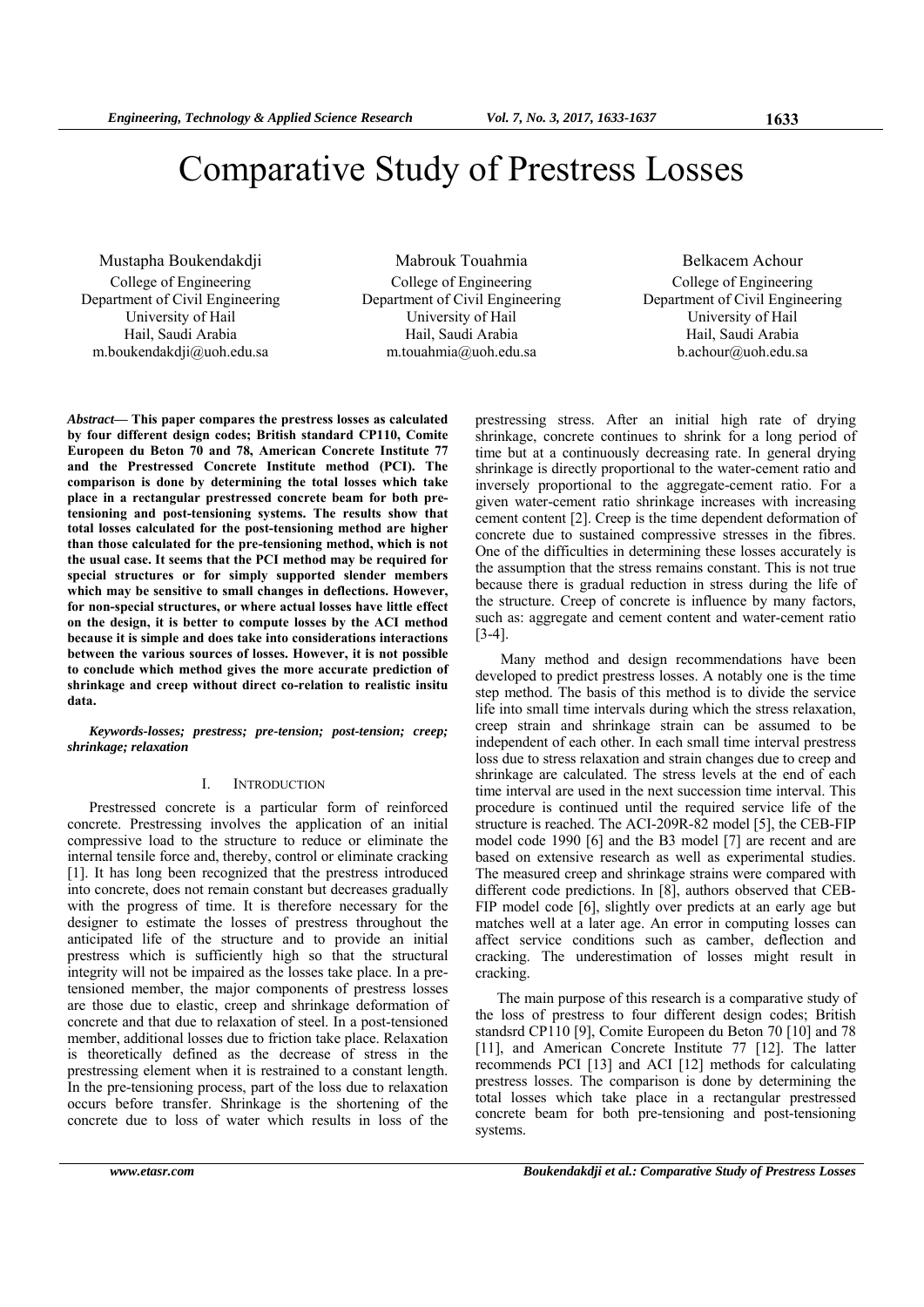### II. COMPARATIVE STUDY OF LOSSES

The comparison is performed by determining the total losses which take place in a rectangular prestressed concrete beam for both pre-tensioning and post-tensioning systems. CEB 70 [10] and CEB 78 [11] are supposed to predict shrinkage and creep more accurately than ACI [12] and CP110 [9] methods because they use some graphs to take into account some factors such as relative humidity, temperature of curing, time of loading and theoretical thickness.

# *A. Beam Data*

The beam is of rectangular cross section 200 mm wide by 380 mm deep. It contains 6 wires (diameter=7 mm) 40 mm from the soffit, six wires 75 mm from the soffit and three wires 25 mm from the top. Each wire is tensioned by a force of *Fi*=47 kN before transfer which corresponds to a total force of *F*=705 kN. The following apply:

- *Es*=modulus of elasticity of steel=200 GPa.
- *Eci*=modulus of elasticity of concrete at transfer=31 GPa.
- *Ec*=modulus of elasticity of concrete at 28 days=35 GPa.
- $F_{cu}$ =characteristic concrete cube strength=50 MPa
- $F_{ci}$  =concrete strength at transfer=40 MPa.
- *F*'<sub>c</sub>=compressive strength of concrete at 28 days (cylindrical specimens)=40 MPa.
- *F'c*i=initial concrete compressive strength at transfer (cylindrical specimens)=32 MPa.
- $A_p$ =area of presetressing tendons=577.2 mm<sup>2</sup>.
- $F_{pi}$ =prestressing stress at the jacking end=1221 MPa.
- A area of concrete=79 145  $mm<sup>2</sup>$
- $Y_b$ =distance of lowest point from centroid of concrete section=187 mm.
- *I* =area second moment of concrete section= $9.759 \times 10^8$  $mm<sup>4</sup>$ .
- $\bullet$   $Z_b$ =section modulus for lowest point in concrete section= $13.941x10^6$  mm<sup>3</sup>.
- *Zt*=section modulus for highest lowest point in concrete section=5.056 x  $10^6$  mm<sup>3</sup>.
- $Z_c$ =section modulus for the tendons level=13941x106 mm<sup>3</sup>.
- *E*=eccentricity of prestressing force with respect to centroid of concrete section.=70 mm.
- $M_d$ =dead load moment at midspan=12.825 kN.m.
- $F_{\mu\nu}$ =characteristic strength of prestressing steel=1750 MPa.
- $F_{pi}/f_{pu} = 0.7$
- Age of loading (transfer)=13 days.

Losses due to friction in the duct are calculated from the following expression:

$$
\Delta F_f = F \times \left[1 - e^{(-kx)}\right] \qquad (1)
$$

where  $x=3.75$  m (distance from the end of the beam to midspan) and *k*=0.0033 (constant depending on the type of duct).

The loss of prestress computed by CEB 78 method (Comite Europeen du Beton) [11] is the sum of the losses which occur before the concrete has been prestressed, the instantaneous losses, and the losses due to time dependent deformations. The evaluation of the time dependent losses due to shrinkage and creep of the concrete and relaxation of the steel must take account of the interdependence of these phenomena as follows:

$$
\Delta \sigma_{p\infty} = \Delta \sigma_{p,c+s,\infty} + \Delta \sigma_{p,rel,\infty} \left[ 1 - 2 \frac{\Delta \sigma_{p,c+s,\infty}}{\sigma_{p\sigma}} \right] \qquad (2)
$$

In which  $\Delta\sigma_{p,c+s,\infty}$  denotes the loss of prestress in steel due toa shortening of the concrete as a result of creep and shrinkage.

The ACI (American Concrete Institute) method was developed to estimate the losses from time dependent effects without having to break the life history of the beam into several time intervals. The interactions between the various sources of losses have been considered in setting the various coefficients which are used, thus it is significantly better than summing up individual estimates for loss of steel stress from elastic shortening, creep, and shrinkage of concrete together with relaxation of the steel. Loss of prestress due to creep is computed for bonded members from the following expression:

$$
CR = K_{cr} \times \left(\frac{E_s}{E_c}\right) \times (f_{cir} - f_{cds})
$$
 (3)

in which  $k_{cr}$ =2.0 for pre-tensioned members and  $K_{cr}$ =1.6 for post-tensioned members. Loss of prestress due to shrinkage is given by:

$$
SH = 550 \times 10^{-6} \times K_{sh} \times E_s \times \left(1 - 0.06 \frac{V}{S}\right) \times \left(1.5 - 0.015 RH\right) \tag{4}
$$

where *V/S* : Volume to surface ratio, *RH*: Average relative humidity surrounding the concrete member,  $K_{sh}$ : 1.0 for pretensioned members.

## III. RESULTS AND DISCUSSION

The losses of prestress for the beam in the pre-tensioning and post-tensioning processes are given in Tables I and II respectively. It is assumed that half of relaxation occurs before transfer. Total losses calculated for the post-tensioning method are higher than those calculated for the pre-tensioning method (Figure 1), which is not the usual case. This is due to the fact that prestress losses caused by anchorage set are very high. The effect of anchorage set losses is more pronounced with short tendons (i.e. beam span=7.5 m). This loss can be overcomed by overstressing each wire or (but not greater than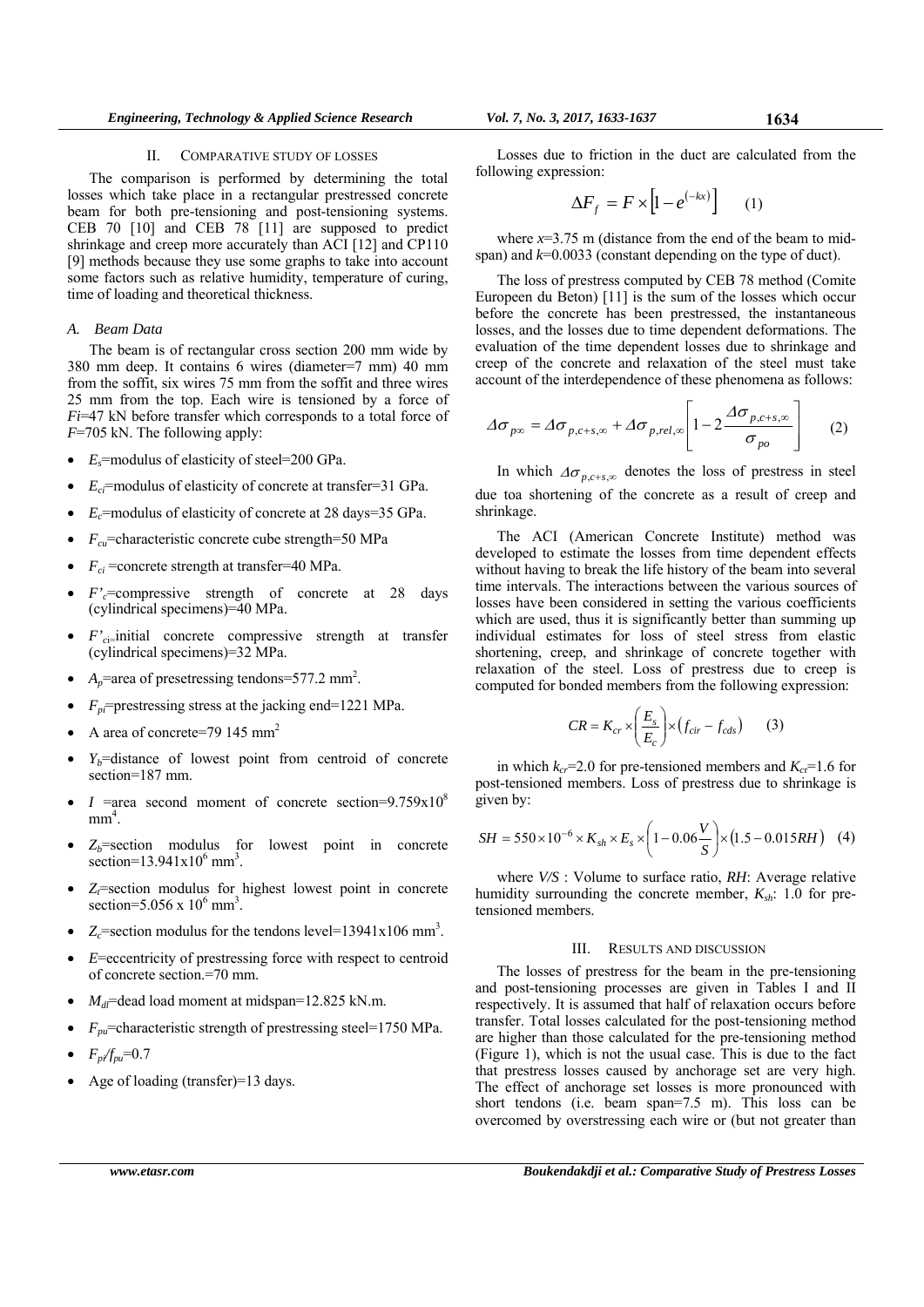80 % ultimate tensile strength) or re-stressing and placing shims behind each anchor. Usually losses determined for the post-tensioning method are smaller than those determined for the pre-tensioning method because:

- Losses due to elastic shortening, in the case of posttensioning, are less than half than those for pre-tensioning.
- There is no loss due to relaxation before transfer.
- The effect of shrinkage of concrete before transfer is not taken into account in the case of post-tensioning.

However, losses after transfer calculated for the posttensioning method are lower than those calculated for the pretensioning method (Figure 2).

TABLE I. PRESTRESS LOSSES IN THE PRE-TENSIONING PROCESS FOR CP110, CEB 70,78 AND ACI METHODS IN MPa

| <b>LOSSES DUE TO</b>       | <b>CP110</b> | <b>CEB70</b> | <b>CEB 78</b> | ACI    |
|----------------------------|--------------|--------------|---------------|--------|
| <b>Half</b> relaxation     | 15.25        | 15.26        | 15.26         | 15.26  |
| <b>Elastic deformation</b> | 73.35        | 73.35        | 73.35         | 63.68  |
| At transfer                | 88.60        | 88.60        | 88.60         | 78.94  |
| <b>Half relaxation</b>     | 14.1         | 31.7         | 39            | 17.87  |
| Shrinkage                  | 60.0         | 44.0         | 52.4          | 41.6   |
| Creep                      | 106.1        | 155.2        | 186.6         | 114.00 |
| After transfer             | 180.2        | 229.7        | 278           | 173.47 |
| <b>Total losses</b>        | 268.8        | 318.3        | 366.6         | 252.42 |
| % of losses                | 22.0%        | 26.07%       | 30.0%         | 20.65% |

TABLE II. PRESTRESS LOSSES IN THE POST-TENSIONING PROCESS FOR CP110, CEB 70,78 AND ACI METHODS IN MPa

| <b>LOSSES DUE TO</b>       | <b>CP110</b> | <b>CEB70</b> | <b>CEB78</b> | <b>ACI</b> |
|----------------------------|--------------|--------------|--------------|------------|
| Friction                   | 15.60        | 15.60        | 15.60        | 14.85      |
| Anchorage set              | 131.60       | 131.6        | 131.60       | 131.60     |
| <b>Elastic deformation</b> | 32.30        | 27.80        | 32.32        | 31.0       |
| At transfer                | 179.5        | 175.0        | 179.51       | 177.45     |
| Relaxation                 | 26.04        | 29.2         | 36.3         | 9.77       |
| Shrinkage                  | 40.0         | 44.0         | 47.8         | 32.66      |
| Creep                      | 69.76        | 142.4        | 170.4        | 86.06      |
| <b>After transfer</b>      | 135.80       | 215.6        | 254.5        | 128.49     |
| <b>Total losses</b>        | 315.30       | 390.6        | 434.0        | 305.94     |
| % of losses                | 25.8%        | 32.0 %       | 35.5%        | 25.34%     |



Fig. 1. Comparison of Total Losses between Pre-tension and Post-tension.



Post-tension.

This is due to the fact that the effect of shrinkage of concrete before transfer is not taken into account in the case of post-tensioning. The shrinkage in the case of post-tensing method is less than those of pre-tensioning method as shown in Figures 3 and 4.



Fig. 3. Losses due to creep and shrinkage in the case of pre-tension for different codes



Fig. 4. Losses due to creep and shrinkage in the case of post-tension for different codes.

*www.etasr.com Boukendakdji et al.: Comparative Study of Prestress Losses*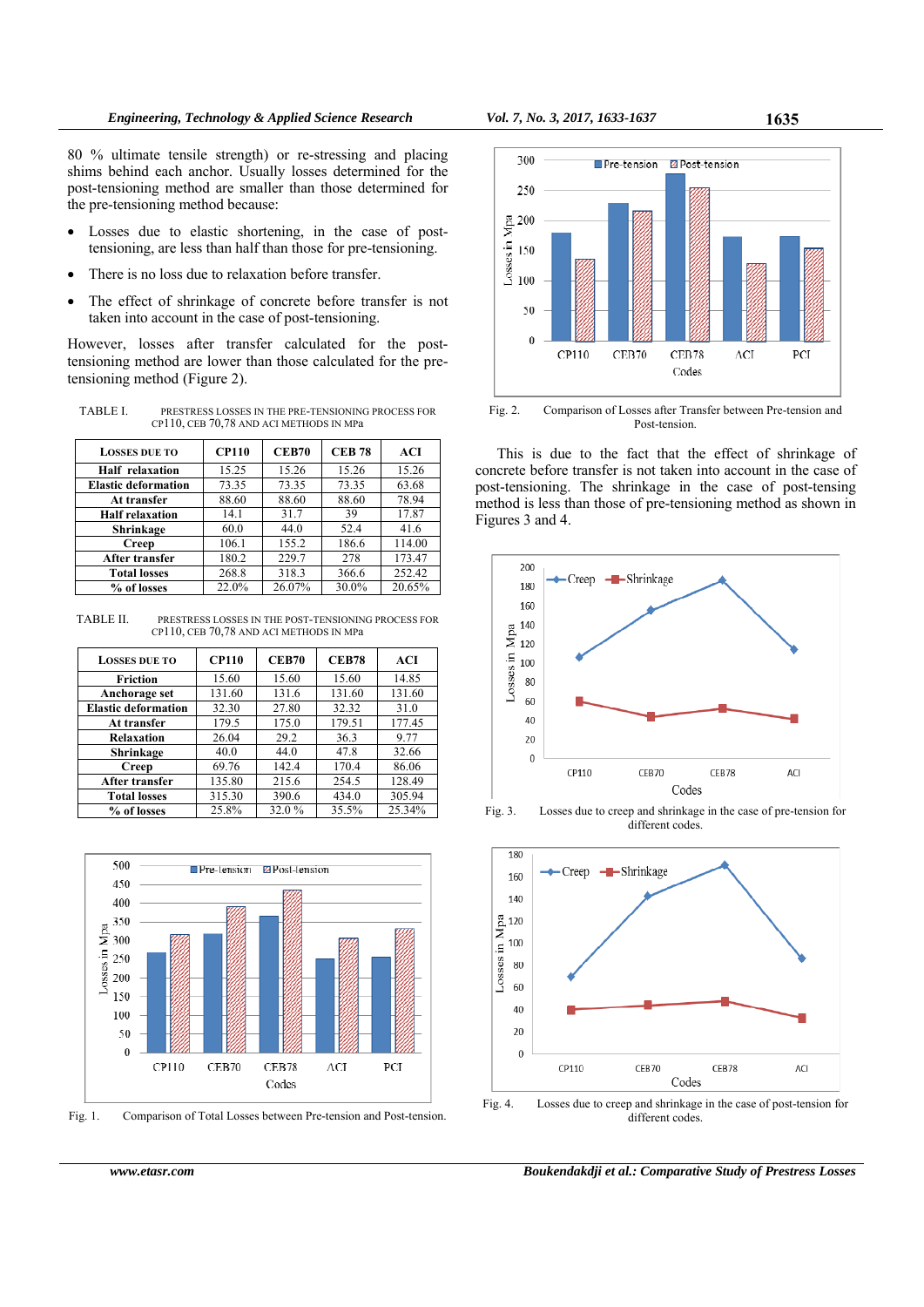In CP110, the value of shrinkage in post-tensioning is approximately two thirds of those given in pre-tensioning (Table III). Losses calculated by CP110 are smaller than those calculated by CEB 70 or and this is due to the fact that ultimate shrinkage and creep strains given by CP110 are smaller than those predicted by both other methods (Table III).

TABLE III. PREDICTED SHRINKAGE BY DIFFERENT CODES

| <b>CODES</b>  | Shrinkage in micro strain per unit length |                     |  |  |
|---------------|-------------------------------------------|---------------------|--|--|
|               | <b>Pre-stression</b>                      | <b>Post-tension</b> |  |  |
| CP 110        | 300                                       | 200                 |  |  |
| <b>CEB 70</b> | 220                                       | 220                 |  |  |
| CER 78        |                                           |                     |  |  |

It seems that CP110 underestimates shrinkage and creep for thin sections (theoretical thickness 130 mm) because CP110 gives only one value of shrinkage for all concrete members even though it is known that shrinkage varies with the size of the member. Thus if another example were done with a larger member, CP110 may give higher losses than those given by CEB70nor CEB78 method because both methods take into account size of the member. The higher value of predicted shrinkage and creep strains by CEB 78 causes the losses of prestress to be higher than those of CEB 70. For example in pre-tensioning process; CEB 70 predicts a shrinkage strain of 220 microstrain and a creep strain of 776 microstrain per unit length, and CEB 78 predicts 262 and 933 microstrain for shrinkage and creep strain respectively (Figure 5).

It is not possible to conclude which method of these two gives the more accurate prediction without direct co-relation to realistic in-situ data, but according to [14], the CEB 70 methods yields a slightly greater accuracy than that of the CE78. So it is preferable to use the CEB 70method for predicting creep and shrinkage. A general comment is that the CEB78 method makes no use of composition factors such as cement content and water cement ratio. Also the effect of age at loading upon drying creep is not represented.



Fig. 5. Creep in Microstrain per unit length for different codes.

Since prestress losses due to steel relaxation and creep and shrinkage of concrete are inter-dependent and are time dependent, the PCI method (or step-by-step procedure) can be

used in order to account for changes which occur in successive time intervals. It is recommended that a minimum of four time intervals be used. The losses of prestress calculated by the PCI method in the pre-tensioning and post-tensioning processes are given in Tables IV and V respectively. The losses calculated by the PCI method are lower than CEB 70 and 78 methods in both the pre-tensiong and post-tensioning process (Figures 1 and 2).

TABLE IV. LOSSES OF PRESTRESS IN THE PRET-TENSIONING PROCESS FOR PCI METHODS IN MPa

| <b>STAGES</b> | <b>PERIODS</b>                           | <b>LOSSES</b> (MPA) |
|---------------|------------------------------------------|---------------------|
|               | Tensioning steel to transfer (0-13 days) | 81.27               |
|               | 13-30 days                               | 57.36               |
|               | 30 days to One year                      | 81.53               |
|               | One year to 40 years                     | 35.40               |
| Total losses  |                                          | 255.56              |
|               | % of losses                              | 21.10%              |

TABLE V. LOSSES OF PRESTRESS IN THE POST-TENSIONING PROCESS FOR PCI METHODS IN MPa

| <b>STAGES</b> | <b>PERIODS</b>                      | <b>LOSSES</b> (MPA) |
|---------------|-------------------------------------|---------------------|
|               | Elastic shortening $+$ Friction $+$ | 177.52              |
|               | Anchorage set                       |                     |
|               | 13-30 days                          | 55.92               |
|               | 30 days to One year                 | 65.12               |
|               | One year to 40 years                | 32.07               |
|               | <b>Total losses</b>                 | 330.63              |
|               | % of losses                         | 27.38 %             |

## IV. CONCLUSION

Although the ACI method is a very simple method for predicting losses without having to break the life history of the beam into several time intervals and taking into account the various sources of losses gives nearly the same amount of losses as given by the PCI method (step by step method) which is considered as a lengthy method. The ACI method gives a constant value of creep which is independently of relative of humidity or volume to surface ratio. It seems that this method underestimates creep for high volume to surface ratio and high relative humidity. Determination of prestress loss in accordance with the PCI method (step by step method) is a lengthy and laborious procedure because the rate of loss due to one factor, such as relaxation of tendons, is continually altered by changes in stress due to other factors such as shrinkage and creep of concrete. Rate of creep is, in turn, altered by the change in tendon stress. Many of these factors are further dependent upon such uncertainties as material properties, time of loading, method of curing of concrete, environmental conditions and construction details. Therefore, This method may be required for special structures or for simply supported slender members which may be sensitive to small changes in deflections. For non-special structures, or where actual losses, greater or smaller than the estimated, have little effect on the design, it is better to compute losses by ACI method because it is simple and does take into considerations interactions between the various sources of losses, than simply summing up individual estimates of losses.